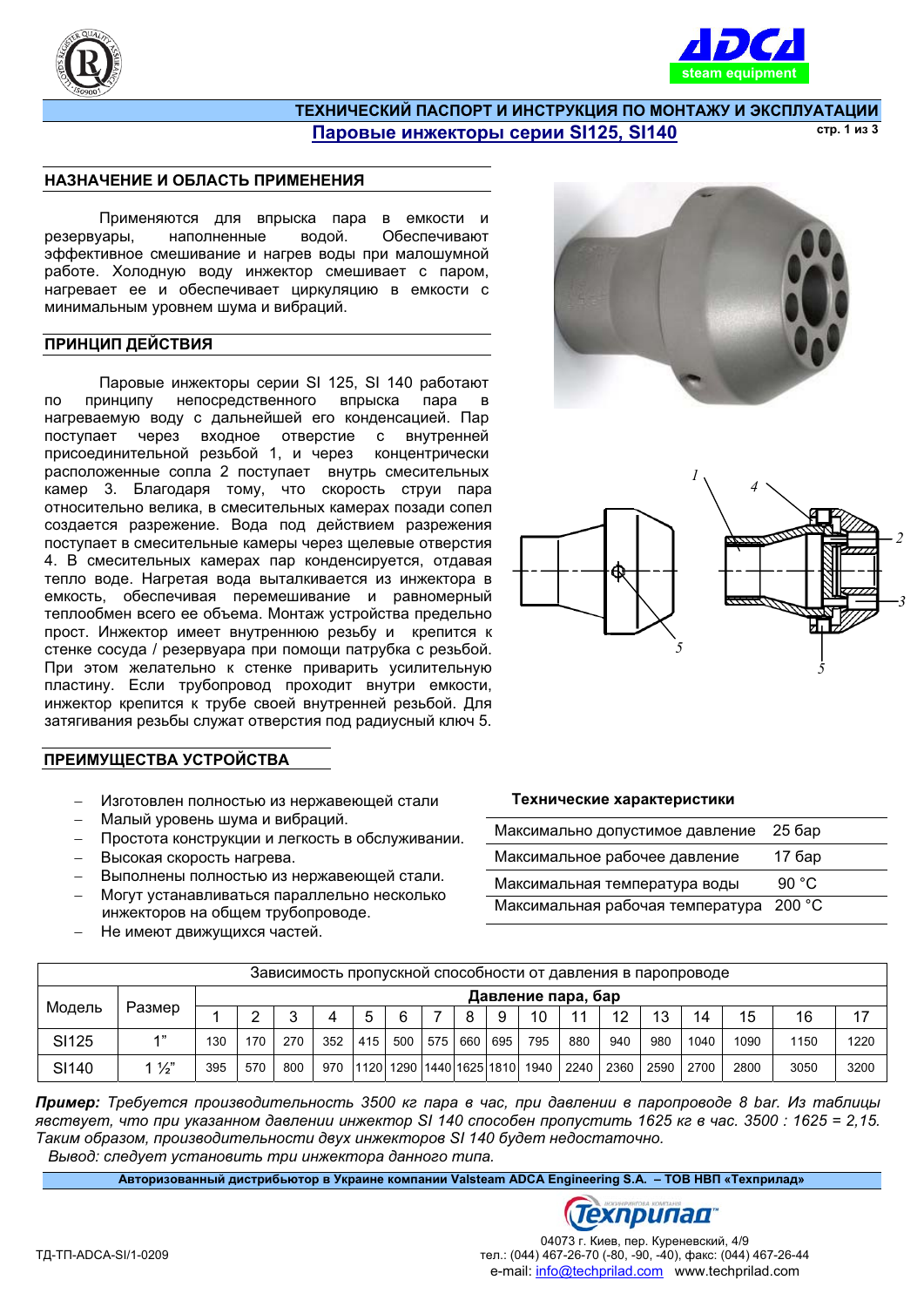



 $\overline{CTP}$ . 2 из 3

# ТЕХНИЧЕСКИЙ ПАСПОРТ И ИНСТРУКЦИЯ ПО МОНТАЖУ И ЭКСПЛУАТАЦИИ Паровые инжекторы серии SI125, SI140

## СПОСОБЫ МОНТАЖА. РАЗМЕРЫ ОСНОВНЫЕ И МИНИМАЛЬНЫЕ



Авторизованный дистрибьютор в Украине компании Valsteam ADCA Engineering S.A. - ТОВ НВП «Техприлад»